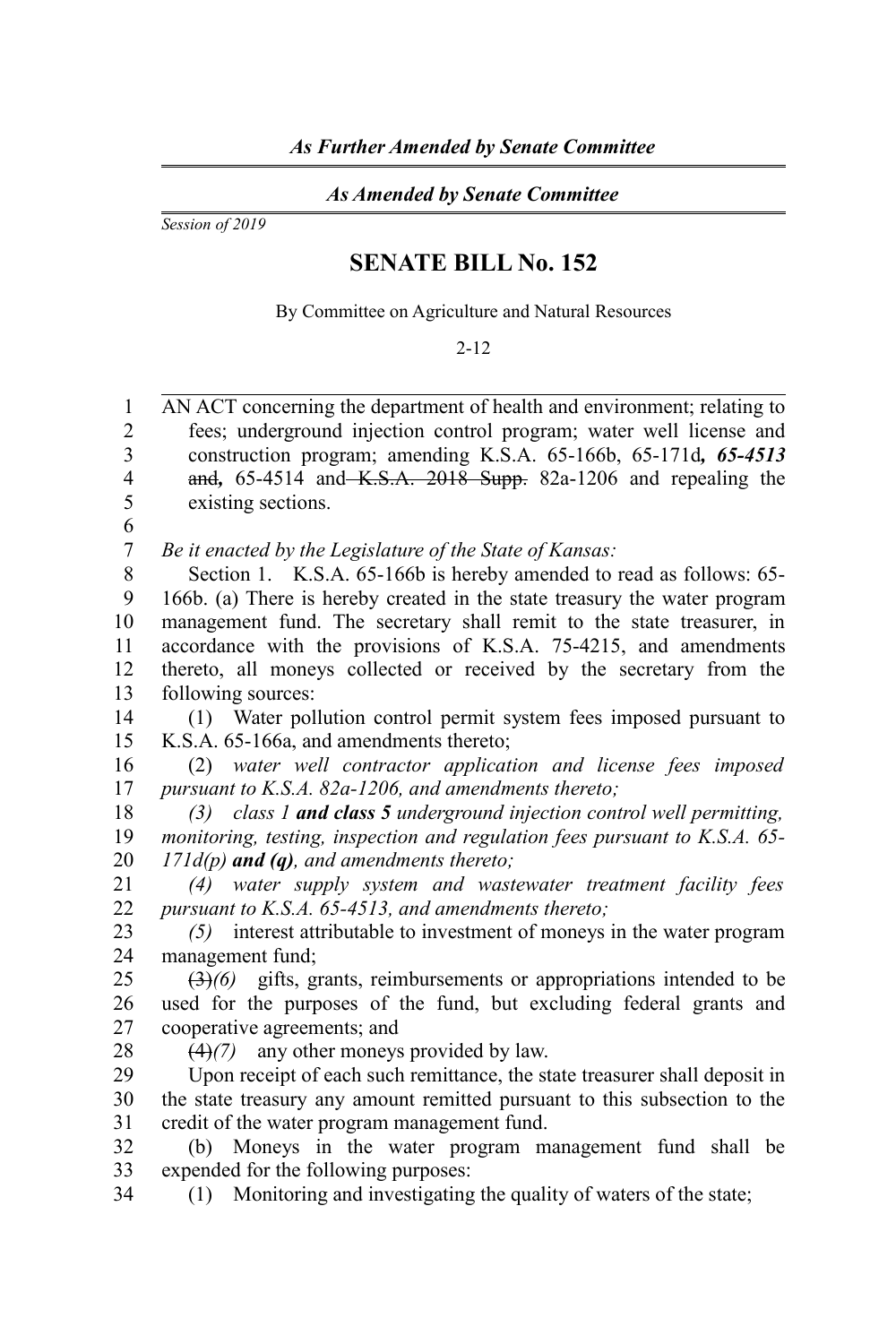(2) payment of the state's share of the clean water act matching costs, as required by the federal clean water act, 33 U.S.C. § 1256(d); 1 2

3

(3) payment for emergency action by the secretary as necessary or appropriate to assure that the public health or safety is not threatened whenever there is a release from a wastewater treatment facility; 4 5

(4) payment of the administrative, technical and legal costs incurred by the secretary in carrying out the provisions of K.S.A. 65-159 through 65-171y*, 65-4501 through 65-4517 and 82a-1206 through 82a-1219*, and amendments thereto, including the cost of any additional employees or increased general operating costs of the department attributable therefore; and 6 7 8 9 10 11

(5) development of educational materials and programs for informing the public about water issues. 12 13

(c) Expenditures from the water program management fund shall be made in accordance with appropriation acts upon warrants of the director of accounts and reports issued pursuant to vouchers approved by the secretary or a person designated by the secretary. 14 15 16 17

(d) On or before the  $10<sup>th</sup>$  of each month, the director of accounts and reports shall transfer from the state general fund to the water program management fund interest earnings based on: 18 19 20

(1) The average daily balance of moneys in the water program management fund for the preceding month; and 21 22

(2) the net earnings rate of the pooled money investment portfolio for the preceding month. 23 24

(e) The water program management fund shall be used for the purposes set forth in this act and for no other governmental purposes. It is the intent of the legislature that the fund shall remain intact and inviolate for the purposes set forth in this act, and moneys in the fund shall not be subject to the provisions of K.S.A. 75-3722, 75-3725a and 75-3726a, and amendments thereto. 25 26 27 28 29 30

(f) The secretary shall prepare and deliver to the legislature on or before the first day of each regular legislative session, a report which summarizes all expenditures from the water program management fund, fund revenues and recommendations regarding the adequacy of the fund to support necessary water program management programs. 31 32 33 34 35

Sec. 2. K.S.A. 65-171d is hereby amended to read as follows: 65-171d. (a) For the purpose of preventing surface and subsurface water pollution and soil pollution detrimental to public health or to the plant, animal and aquatic life of the state, and to protect designated uses of the waters of the state and to require the treatment of sewage predicated upon technologically based effluent limitations, the secretary of health and environment shall make such rules and regulations, including registration of potential sources of pollution, as may in the secretary's judgment be 36 37 38 39 40 41 42 43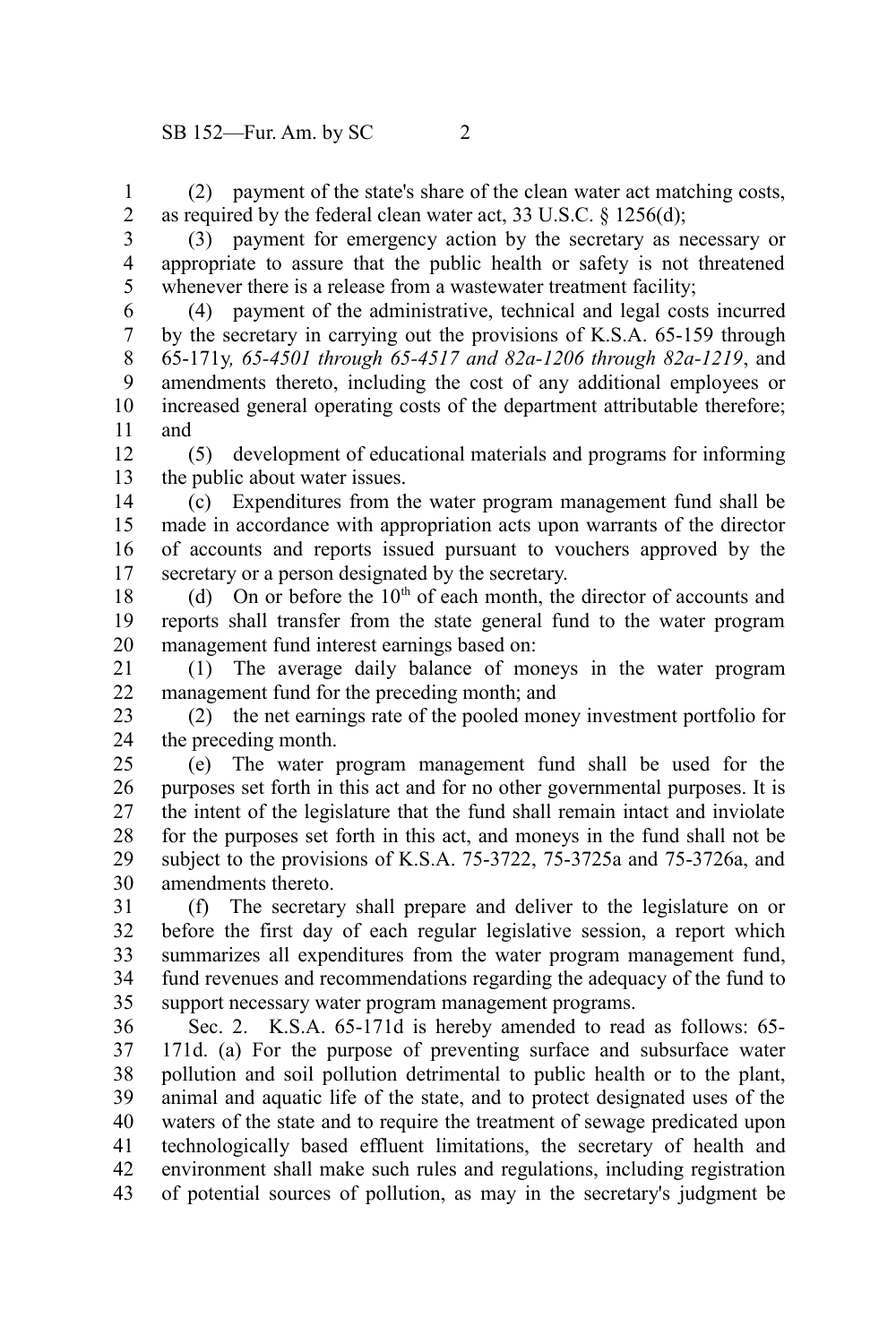necessary to: (1) Protect the soil and waters of the state from pollution resulting from underground storage of liquid petroleum gas and hydrocarbons, other than underground porosity storage of natural gas; (2) control the disposal, discharge or escape of sewage as defined in K.S.A. 65-164, and amendments thereto, by or from municipalities, corporations, companies, institutions, state agencies, federal agencies or individuals and any plants, works or facilities owned or operated, or both, by them; and (3) establish water quality standards for the waters of the state to protect their designated uses, including establishment of water quality standards variances that may apply to specified pollutants, permittees, or waterbody segments that reflect the highest attainable condition during the specified time period for the variance. In no event shall the secretary's authority be interpreted to include authority over the beneficial use of water, water quantity allocations, protection against water use impairment of a beneficial use, or any other function or authority under the jurisdiction of the Kansas water appropriation act, K.S.A. 82a-701, and amendments thereto. 1 2 3 4 5 6 7 8 9 10 11 12 13 14 15 16 17

(b) The secretary of health and environment may adopt by reference any regulation relating to water quality and effluent standards promulgated by the federal government pursuant to the provisions of the federal clean water act, and amendments thereto, as in effect on January 1, 1989, which the secretary is otherwise authorized by law to adopt. 18 19 20 21 22

(c) For the purposes of this act, including K.S.A. 65-161 through 65- 171h and  $K.S.A.$  65-1,178 through 65-1,198, and amendments thereto, and rules and regulations adopted pursuant thereto: 23 24 25

(1) "Pollution" means: (A) Such contamination or other alteration of the physical, chemical or biological properties of any waters of the state as will or is likely to create a nuisance or render such waters harmful, detrimental or injurious to public health, safety or welfare, or to the plant, animal or aquatic life of the state or to other designated uses; or (B) such discharge as will or is likely to exceed state effluent standards predicated upon technologically based effluent limitations. 26 27 28 29 30 31 32

(2) "Confined feeding facility" means any building, lot, pen, pool or pond: (A) That is used for the confined feeding of animals or fowl for food, fur or pleasure purposes; (B) that is not normally used for raising crops; and (C) in which no vegetation intended for animal food is growing. 33 34 35 36

(3) (A) "Animal unit" means a unit of measurement calculated by adding the following numbers: The number of beef cattle weighing more than 700 pounds multiplied by 1.0; plus the number of cattle weighing less than 700 pounds multiplied by 0.5; plus the number of mature dairy cattle multiplied by 1.4; plus the number of swine weighing more than 55 pounds multiplied by 0.4; plus the number of swine weighing 55 pounds or less multiplied by 0.1; plus the number of sheep or lambs multiplied by 37 38 39 40 41 42 43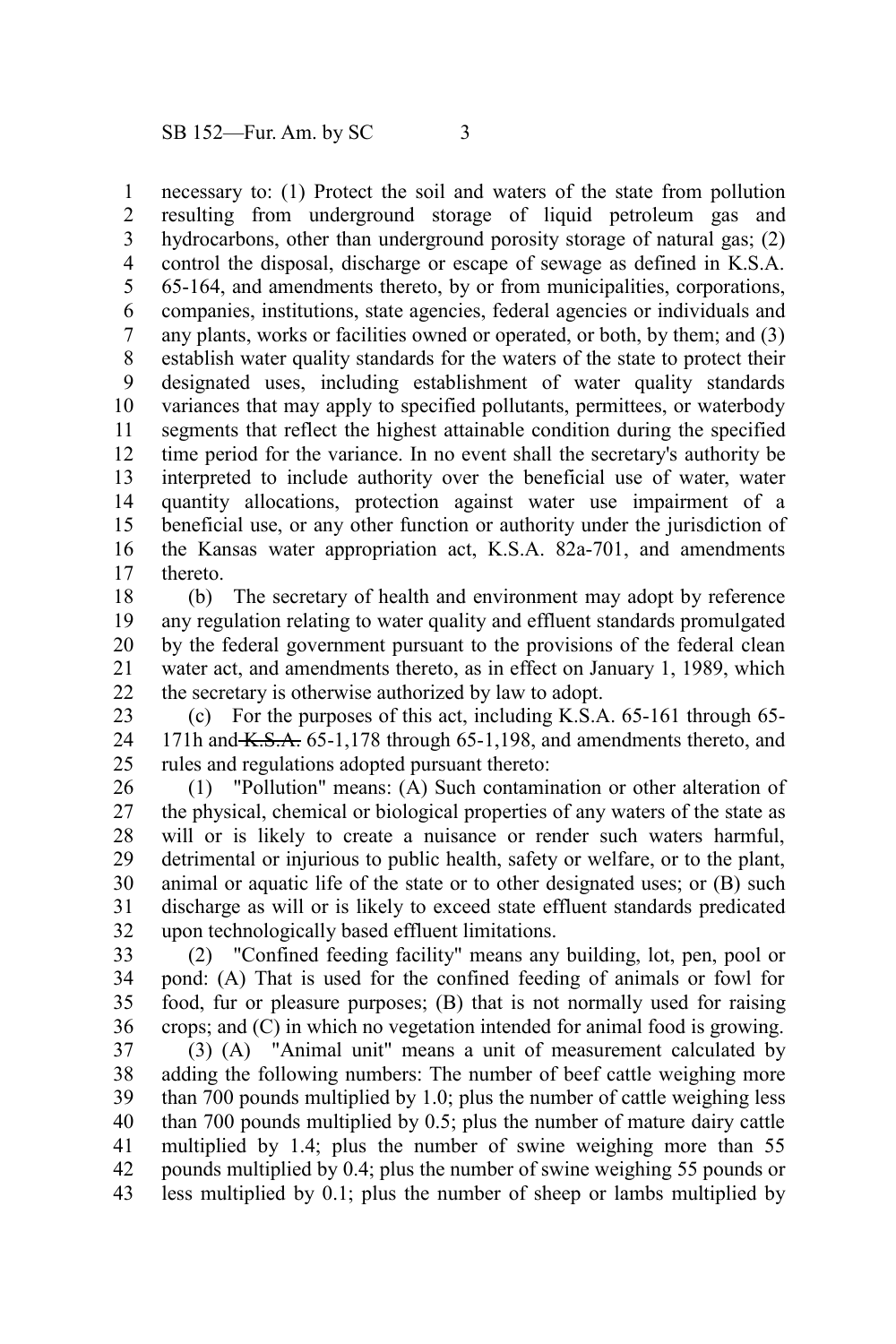0.1; plus the number of horses multiplied by 2.0; plus the number of turkeys multiplied by 0.018; plus the number of laying hens or broilers, if the facility has continuous overflow watering, multiplied by 0.01; plus the number of laying hens or broilers, if the facility has a liquid manure system, multiplied by 0.033; plus the number of laying hens or broilers, if the facility has a dry manure system, multiplied by 0.003; plus the number of ducks multiplied by 0.2. However, each head of cattle will be counted as one full animal unit for the purpose of determining the need for a federal permit. A chicken facility using a dry manure system shall obtain a federal permit if 125,000 or more broilers, or 82,000 or more laying hens, are confined. 1 2 3 4 5 6 7 8 9 10 11

(B) "Animal unit" also includes the number of swine weighing 55 pounds or less multiplied by 0.1 for the purpose of determining applicable requirements for new construction of a confined feeding facility for which a permit or registration has not been issued before January 1, 1998, and for which an application for a permit or registration and plans have not been filed with the secretary of health and environment before January 1, 1998, or for the purpose of determining applicable requirements for expansion of such facility. 12 13 14 15 16 17 18 19

(C) Except as otherwise provided, animal units for public livestock markets shall be determined by using the average annual animal units sold by the market during the past five calendar years divided by 365. Such animal unit determination may be adjusted by the department if the public livestock market submits documentation that demonstrates that such adjustment is appropriate based on the amount of time in 24-hour increments or partials thereof that animals are at the market. 20 21 22 23 24 25 26

(4) "Animal unit capacity" means the maximum number of animal units that a confined feeding facility is designed to accommodate at any one time. 27 28 29

(5) "Habitable structure" means any of the following structures that are occupied or maintained in a condition that may be occupied and, in the case of a confined feeding facility for swine, are owned by a person other than the operator of such facility: A dwelling, church, school, adult care home, medical care facility, child care facility, library, community center, public building, office building or licensed food service or lodging establishment. 30 31 32 33 34 35 36

(6) "Wildlife refuge" means Cheyenne Bottoms wildlife management area, Cheyenne Bottoms preserve and Flint Hills, Quivera, Marais des Cygnes and Kirwin national wildlife refuges. 37 38 39

(d) In adopting rules and regulations, the secretary of health and environment, taking into account the varying conditions that are probable for each source of sewage and its possible place of disposal, discharge or escape, may provide for varying the control measures required in each 40 41 42 43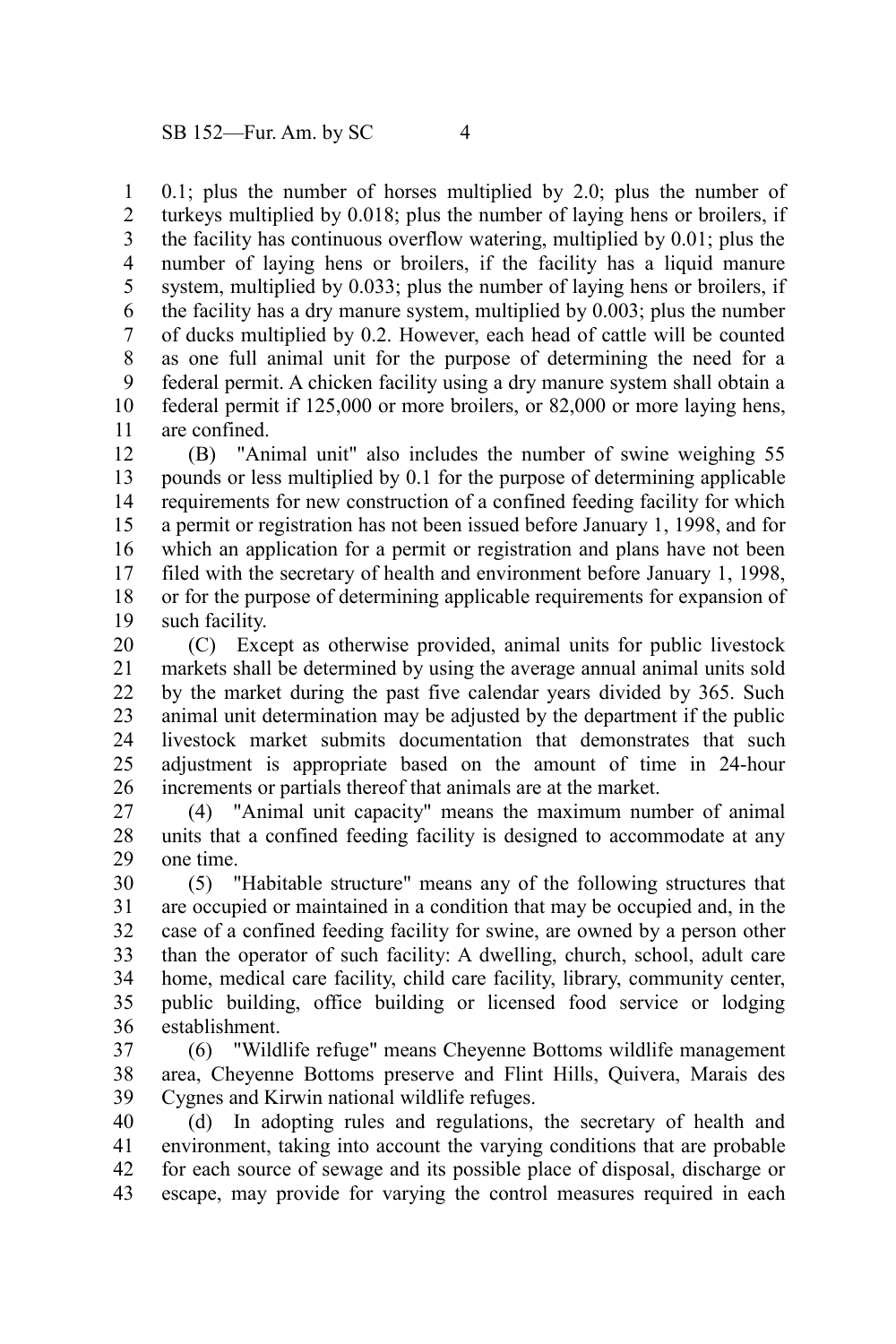case to those the secretary finds to be necessary to prevent pollution. If a freshwater reservoir or farm pond is privately owned and where complete ownership of land bordering the reservoir or pond is under common private ownership, such freshwater reservoir or farm pond shall be exempt from water quality standards except as it relates to water discharge or seepage from the reservoir or pond to waters of the state, either surface or groundwater, or as it relates to the public health of persons using the reservoir or pond or waters therefrom. 1 2 3 4 5 6 7 8

(e) (1) Whenever the secretary of health and environment or the secretary's duly authorized agents find that storage or disposal of salt water not regulated by the state corporation commission or refuse in any surface pond not regulated by the state corporation commission is causing or is likely to cause pollution of soil or waters of the state, the secretary or the secretary's duly authorized agents shall issue an order prohibiting such storage or disposal of salt water or refuse. Any person aggrieved by such order may within 15 days of service of the order request in writing a hearing on the order. 9 10 11 12 13 14 15 16 17

(2) Upon receipt of a timely request, a hearing shall be conducted in accordance with the provisions of the Kansas administrative procedure act. 18 19

(3) Any action of the secretary pursuant to this subsection is subject to review in accordance with the Kansas judicial review act. 20 21

(f) The secretary may adopt rules and regulations establishing fees for plan approval, monitoring and inspecting underground or buried petroleum products storage tanks, for which the annual fee shall not exceed \$5 for each tank in place. 22 23 24 25

(g) (1) Prior to any new construction of a confined feeding facility with an animal unit capacity of 300 or more, such facility shall register with the secretary of health and environment. Such registration shall be accompanied by a \$25 fee. The secretary shall acknowledge the receipt of the registration in a form as designated by the secretary and publish a notice of such receipt. 26 27 28 29 30 31

(2) Such registration shall indicate that the proposed construction will occur within the prescribed tract of land and that the separation distances from the tract boundaries or proposed facility footprint comply with the requirements described in subsections (j), (l) and (m) or exceptions described in (k). 32 33 34 35 36

(3) Within 30 days of receipt of such registration, the department of health and environment shall identify any significant water pollution potential or separation distance violations pursuant to subsection (j). 37 38 39

(A) (i) If the proposed facility has an animal unit capacity of 1,000 or more, or if a significant water pollution potential is identified for a facility of less than 1,000 but more than 300, such facility shall be required to obtain a permit from the secretary. 40 41 42 43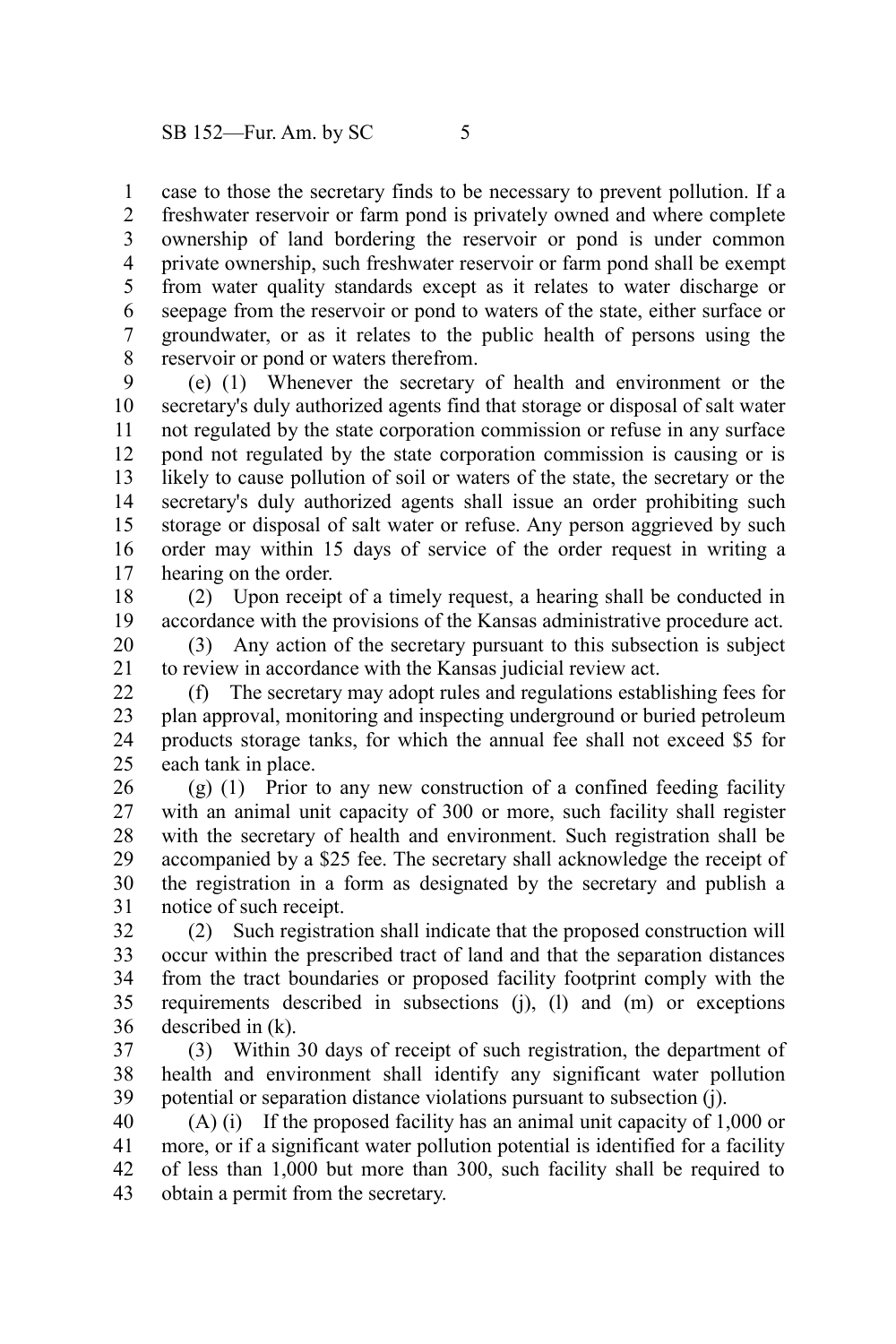(ii) If there is no identified water pollution potential posed by a facility with an animal unit capacity of 300 or more but less than 1,000, the secretary shall certify that no permit is required. 1 2 3

4 5 6

(B) If the secretary certifies that no permit is necessary pursuant to subsection  $(g)(3)(A)(ii)$ , the secretary shall take the following action in regard to separation distances of such facility:

(i) If the separation distances comply with the requirements for separation distances, the secretary shall certify the registration; or 7 8

(ii) if the separation distances do not comply with the requirements for separation distances, the secretary: 9 10

(a) May reduce the separation distance requirements pursuant to subsection (k) and certify the registration based on such reduction of separation distances; or 11 12 13

(b) shall report the conditions necessary to receive certification to the registrant. 14 15

(h) (1) Facilities with a capacity of less than 300 animal units may register with the secretary of health and environment. Such registration shall be accompanied by a \$25 fee. 16 17 18

(2) Within 30 days of receipt of such registration, the department of health and environment shall identify any significant water pollution potential. If there is identified a significant water pollution potential, such facility shall be required to obtain a permit from the secretary. If there is no water pollution potential posed by such facility, the secretary may certify that no permit is required. 19 20 21 22 23 24

(i) (1) If a facility requires a permit pursuant to subsection  $(g)(3)$  or (h)(2), the registrant shall submit an application for such permit not later than 18 months after the date of receipt of registration or the registration shall expire. 25 26 27 28

(2) Upon petition by the registrant, the secretary may extend the application period, by no more than an additional 18 months, if the secretary believes such an extension is reasonable under the circumstances. 29 30 31 32

(3) Within 30 days of receipt of an application, the secretary shall notify the registrant of whether the application is complete or incomplete. If the application is incomplete, such notice shall state the reasons why such application is incomplete. Once such registrant submits an application properly addressing each reason listed as a basis for the determination that the application is incomplete, the secretary shall issue an acknowledgment of receipt of the completed application within 30 days of properly addressing such reasons. 33 34 35 36 37 38 39 40

(4) Upon expiration of the application period or any extension thereof, the secretary shall not accept any further registrations pertaining to the same location for a period of not less than 180 days. 41 42 43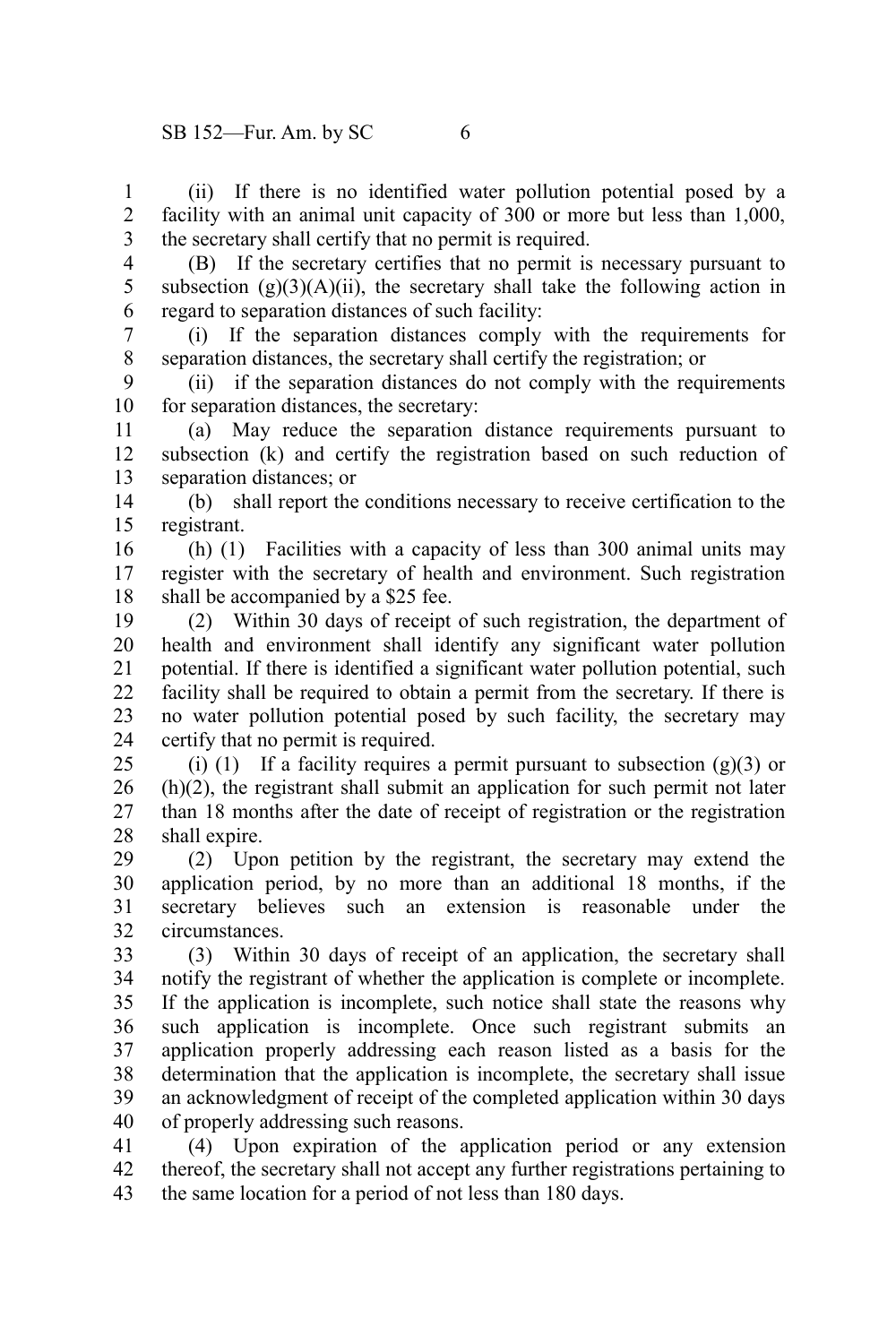(j) (1) Any new construction or new expansion of a confined feeding facility, other than a confined feeding facility for swine, shall meet or exceed the following requirements in separation distances from any habitable structure in existence when the registration is received: 1  $\mathcal{L}$ 3 4

(A) 1,320 feet for facilities with an animal unit capacity of 300 to 999; and 5 6

(B) 4,000 feet for facilities with an animal unit capacity of 1,000 or more. 7 8

(2) A confined feeding facility for swine shall meet or exceed the following requirements in separation distances from any habitable structure or city, county, state or federal park in existence when the registration is received: 9 10 11 12

(A) 1,320 feet for facilities with an animal unit capacity of 300 to 999; 13 14

(B) 4,000 feet for facilities with an animal unit capacity of 1,000 to 3,724; 15 16

(C) 4,000 feet for expansion of existing facilities to an animal unit capacity of 3,725 or more if such expansion is within the perimeter from which separation distances are determined pursuant to subsection (m) for the existing facility; and 17 18 19 20

(D) 5,000 feet for: (i) Construction of new facilities with an animal unit capacity of 3,725 or more; or (ii) expansion of existing facilities to an animal unit capacity of 3,725 or more if such expansion extends outside the perimeter from which separation distances are determined pursuant to subsection (m) for the existing facility. 21 22 23 24 25

(3) Any construction of new confined feeding facilities for swine shall meet or exceed the following requirements in separation distances from any wildlife refuge: 26 27 28

(A) 10,000 feet for facilities with an animal unit capacity of 1,000 to 3,724; and 29 30

(B) 16,000 feet for facilities with an animal unit capacity of 3,725 or more. 31 32

 $(k)$  (1) The separation distance requirements of subsections (j)(1) and (2) shall not apply if the registrant obtains a written agreement from all owners of habitable structures that are within the separation distance stating such owners are aware of the construction or expansion and have no objections to such construction or expansion. The written agreement shall be filed in the register of deeds office of the county in which the habitable structure is located. 33 34 35 36 37 38 39

(2) (A) The secretary may reduce the separation distance requirements of subsection  $(i)(1)$  if:  $(i)$  No substantial objection from owners of habitable structures within the separation distance is received in response to public notice; or (ii) the board of county commissioners of the 40 41 42 43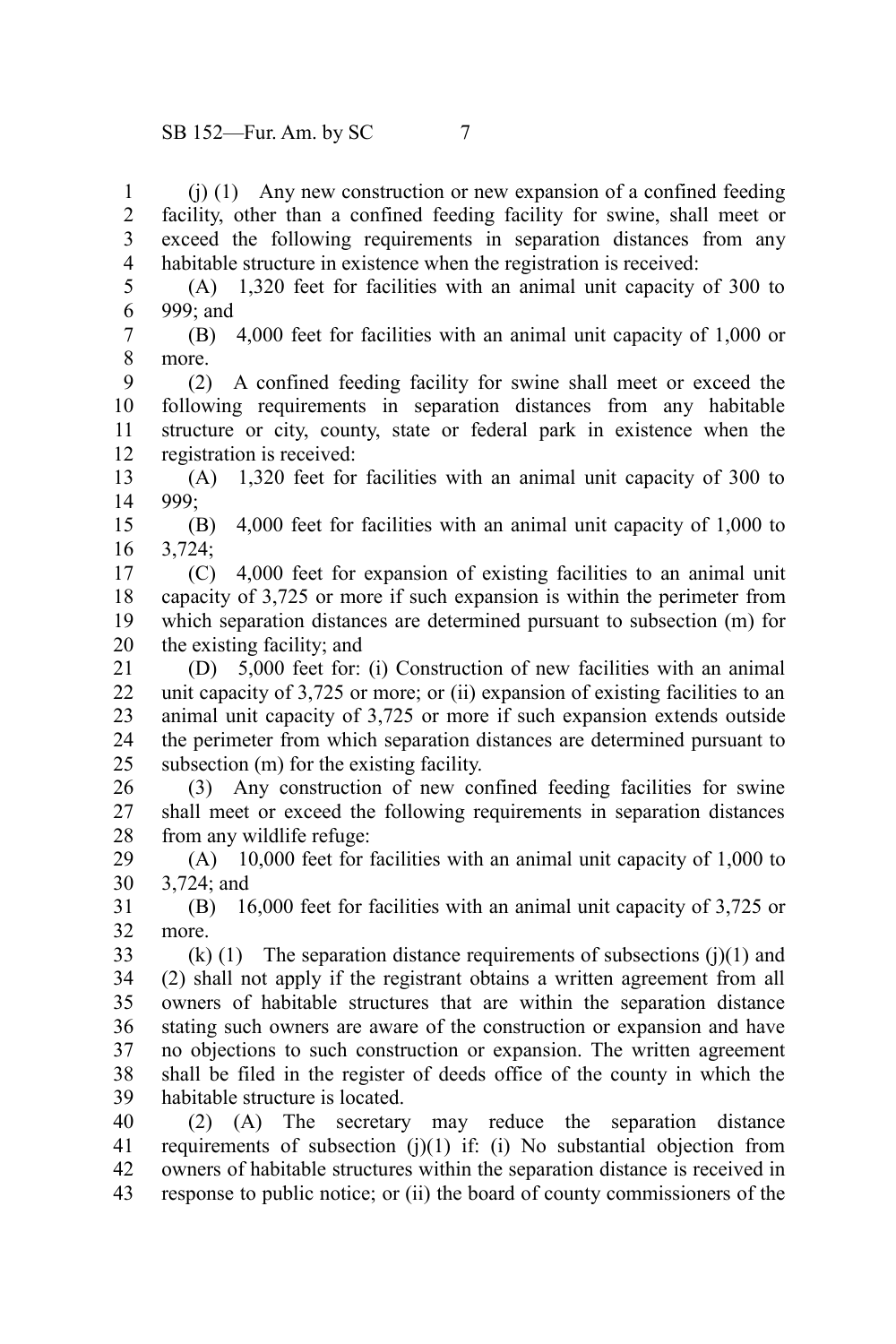county where the confined feeding facility is located submits a written request seeking a reduction of separation distances. 1 2

(B) The secretary may reduce the separation distance requirements of subsection (j) $(2)(A)$  or (B) if: (i) No substantial objection from owners of habitable structures within the separation distance is received in response to notice given in accordance with subsection (n); (ii) the board of county commissioners of the county where the confined feeding facility is located submits a written request seeking a reduction of separation distances; or (iii) the secretary determines that technology exists that meets or exceeds the effect of the required separation distance and the facility will be using such technology. 3 4 5 6 7 8 9 10 11

(C) The secretary may reduce the separation distance requirements of subsection (j)(2)(C) or (D) if: (i) No substantial objection from owners of habitable structures within the separation distance is received in response to notice given in accordance with subsection (l); or (ii) the secretary determines that technology exists that meets or exceeds the effect of the required separation distance and the facility will be using such technology. 12 13 14 15 16 17

(l) (1) The separation distances required pursuant to subsection  $(i)(1)$ shall not apply to: 18 19

(A) Confined feeding facilities that were permitted or certified by the secretary on July 1, 1994; 20 21

(B) confined feeding facilities that existed on July 1, 1994, and registered with the secretary before July 1, 1996; or 22 23

(C) expansion of a confined feeding facility, including any expansion for which an application was pending on July 1, 1994, if: (i) In the case of a facility with an animal unit capacity of 1,000 or more prior to July 1, 1994, the expansion is located at a distance not less than the distance between the facility and the nearest habitable structure prior to the expansion; or (ii) in the case of a facility with an animal unit capacity of less than 1,000 prior to July 1, 1994, the expansion is located at a distance not less than the distance between the facility and the nearest habitable structure prior to the expansion and the animal unit capacity of the facility after expansion does not exceed 2,000. 24 25 26 27 28 29 30 31 32 33

(2) The separation distances required pursuant to subsections  $(i)(2)$ (A) and (B) shall not apply to: 34 35

(A) Confined feeding facilities for swine which were permitted or certified by the secretary on July 1, 1994; 36 37

(B) confined feeding facilities for swine which existed on July 1, 1994, and registered with the secretary before July 1, 1996; or 38 39

(C) expansion of a confined feeding facility which existed on July 1, 1994, if: (i) In the case of a facility with an animal unit capacity of 1,000 or more prior to July 1, 1994, the expansion is located at a distance not less than the distance between the facility and the nearest habitable structure 40 41 42 43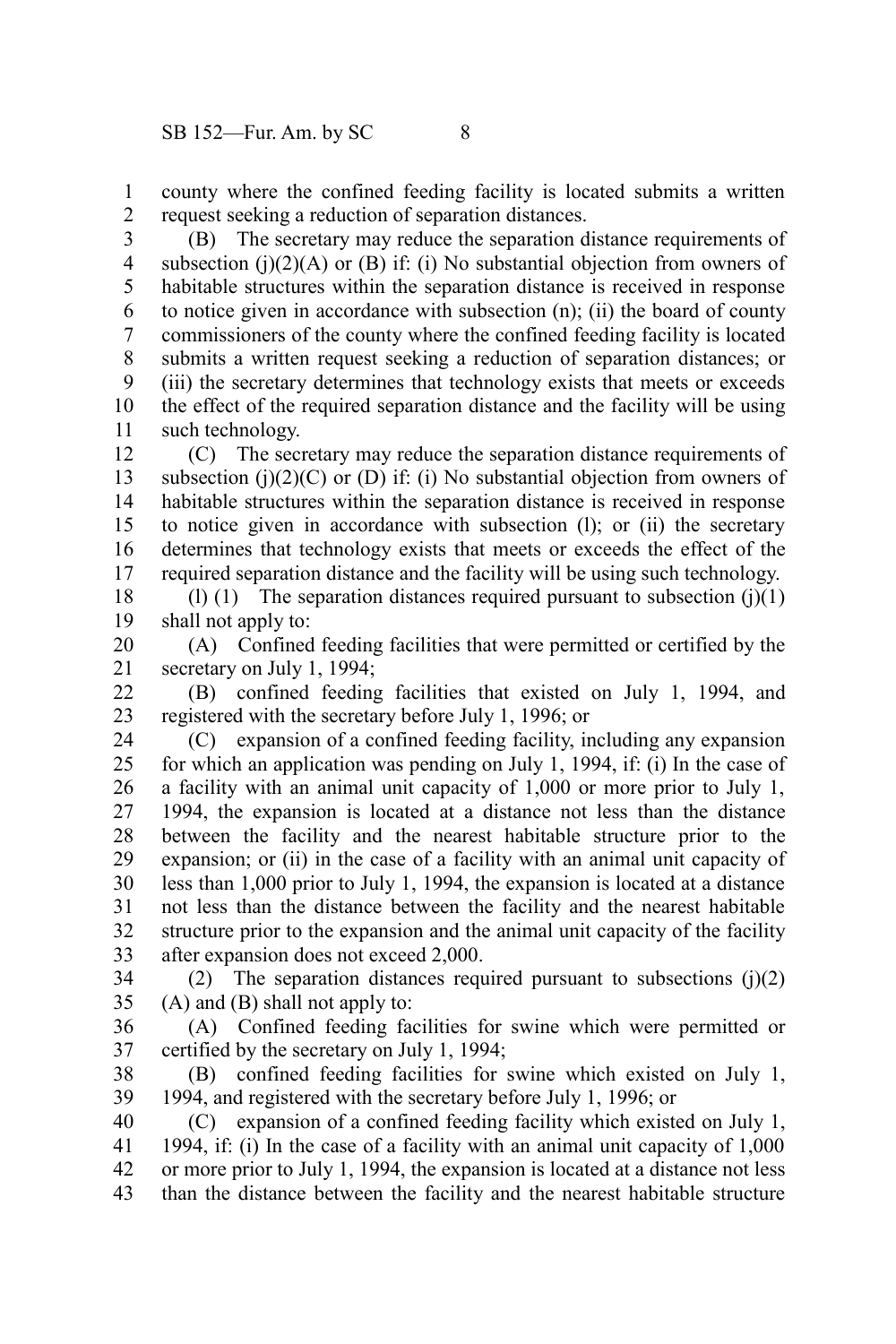prior to the expansion; or (ii) in the case of a facility with an animal unit capacity of less than 1,000 prior to July 1, 1994, the expansion is located at a distance not less than the distance between the facility and the nearest habitable structure prior to the expansion and the animal unit capacity of the facility after expansion does not exceed 2,000. 1 2 3 4 5

(3) The separation distances required pursuant to subsections  $(i)(2)$ (C) and (D) and (h)(3) shall not apply to the following, as determined in accordance with subsections K.S.A.  $65-1,178(a)$ , (e) and (f), and amendments thereto: 6 7 8 9

(A) Expansion of an existing confined feeding facility for swine if an application for such expansion has been received by the department before March 1, 1998; and 10 11 12

(B) construction of a new confined feeding facility for swine if an application for such facility has been received by the department before March 1, 1998. 13 14 15

(m) The separation distances required by this section for confined feeding facilities for swine shall be determined from the exterior perimeter of any buildings utilized for housing swine, any lots containing swine, any swine waste retention lagoons or ponds or other manure or wastewater storage structures and any additional areas designated by the registrant for future expansion. Such separation distances shall not apply to offices, dwellings and feed production facilities of a confined feeding facility for swine. 16 17 18 19 20 21 22 23

(n) The registrant shall give the notice required by subsections  $(k)(2)$ (B) and (C) by certified mail, return receipt requested, to all owners of habitable structures within the separation distance. The registrant shall submit to the department evidence, satisfactory to the department, that such notice has been given. 24 25 26 27 28

(o) All plans and specifications submitted to the department for new construction or new expansion of confined feeding facilities may be, but are not required to be, prepared by a professional engineer or a consultant, as approved by the department. Before approval by the department, any consultant preparing such plans and specifications shall submit to the department evidence, satisfactory to the department, of adequate general commercial liability insurance coverage. 29 30 31 32 33 34 35

*(p) (1) The secretary shall adopt rules and regulations to establish fees for permitting, monitoring, testing, inspecting and regulating class 1 underground injection control wells, but in no case shall such fees exceed \$400, except any facility fee, which shall not exceed \$4,000.:* 36 37 38 39

40 41 *(A) \$6,500 per active, hazardous waste injection well;*

*(B) \$4,500 per active, non-hazardous waste injection well; or*

*(C) \$1,000 for any hazardous or non-hazardous waste injection well in monitoring or inactive status.* 42 43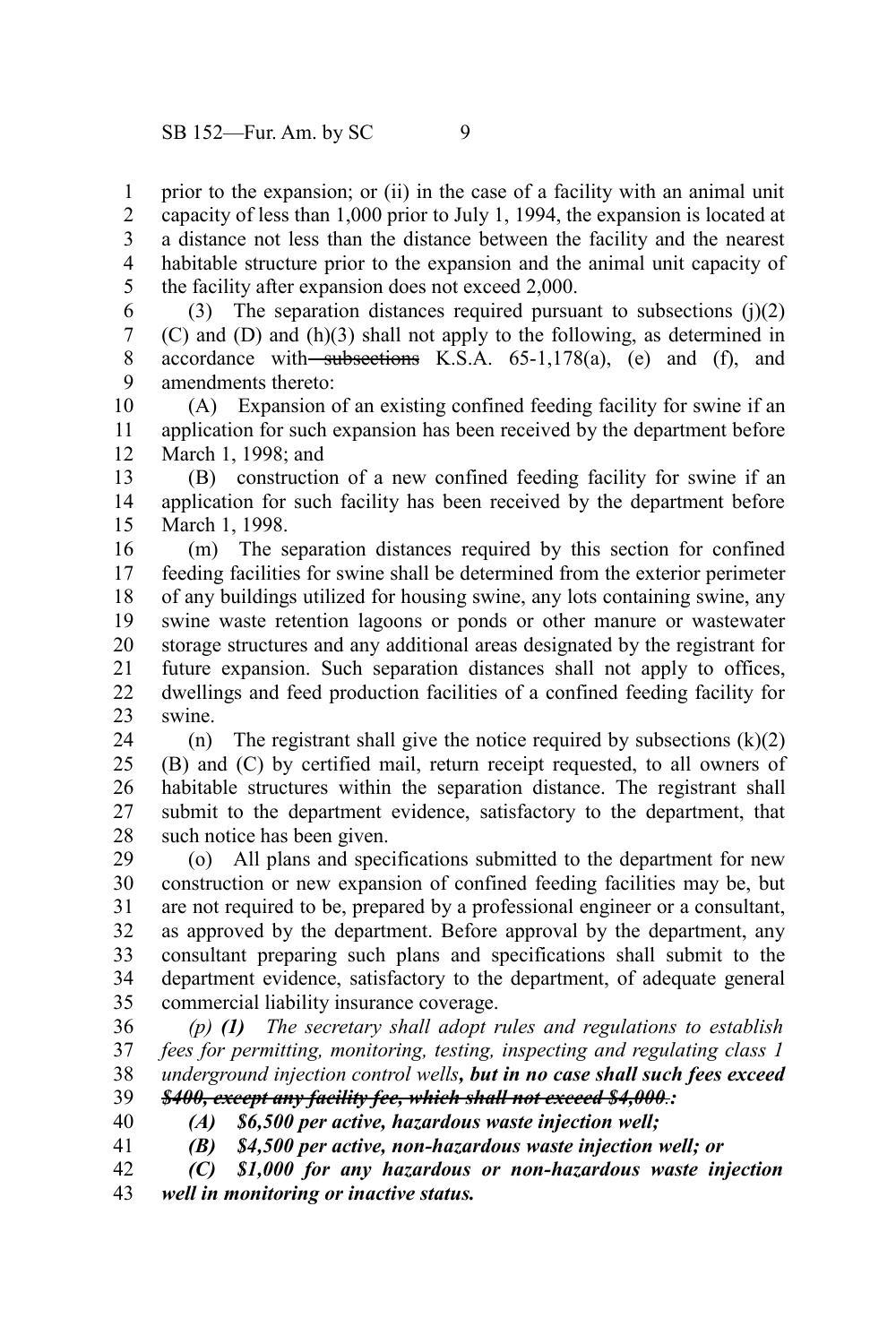*(2) The secretary shall provide for a reduction in such fees for facilities already subject to fees under K.S.A. 55-1,117(d), and amendments thereto.* 1 2 3

*(q) The secretary shall adopt rules and regulations to establish fees for permitting, monitoring, testing, inspecting and regulating class 5 underground injection control wells, but in no case shall such fees exceed \$2,000 per well,* 4 5 6 7

*(r) The secretary shall remit all moneys collected from such fees established in subsections (p) and (q) to the state treasurer in accordance with the provisions of K.S.A. 75-4215, and amendments thereto. Upon receipt of each such remittance, the state treasurer shall deposit the entire amount in the state treasury to the credit of the water program management fund established pursuant to K.S.A. 65-166b, and amendments thereto.* 8 9 10 11 12 13 14

*Sec. 3. K.S.A. 65-4513 is hereby amended to read as follows: 65- 4513. The secretary shall establish a reasonable schedule of fees, but in no case shall an individual operator fee exceed* twenty-five dollars (\$25) in any one year *\$125.* 15 16 17 18

Sec. 3. 4. K.S.A. 65-4514 is hereby amended to read as follows: 65-4514. (a) The secretary shall remit all moneys received by or for the secretary from fees, charges or penalties to the state treasurer in accordance with the provisions of K.S.A. 75-4215, and amendments thereto. Upon receipt of each such remittance, the state treasurer shall deposit the entire amount in the state treasury to the credit of the state general fund *water program management fund established pursuant to K.S.A. 65-166b, and amendments thereto*. 19 20 21 22 23 24 25 26

(b) On July 1, 1983, the director of accounts and reports shall transfer all moneys in the certification of operators of water supply systems and wastewater treatment facilities fee fund to the state general fund. All liabilities of the certification of operators of water supply systems and wastewater treatment facilities fee fund are hereby transferred to and imposed upon the state general fund. The certification of operators of water supply systems and wastewater treatment facilities fee fund is hereby abolished. 27 28 29 30 31 32 33 34

Sec. 4. 5. K.S.A. 2018 Supp. 82a-1206 is hereby amended to read as follows: 82a-1206. (a) Every well contractor desiring to engage in the business of constructing, reconstructing or treating water wells in this state shall make initial application for a license to the secretary. Every contractor making such application shall set out such information as may be required upon forms to be adopted and furnished by the secretary. The secretary shall charge an application fee as established by rules and regulations for the filing of such initial application by a contractor, and the secretary shall not act upon any application until such application fee has 35 36 37 38 39 40 41 42 43